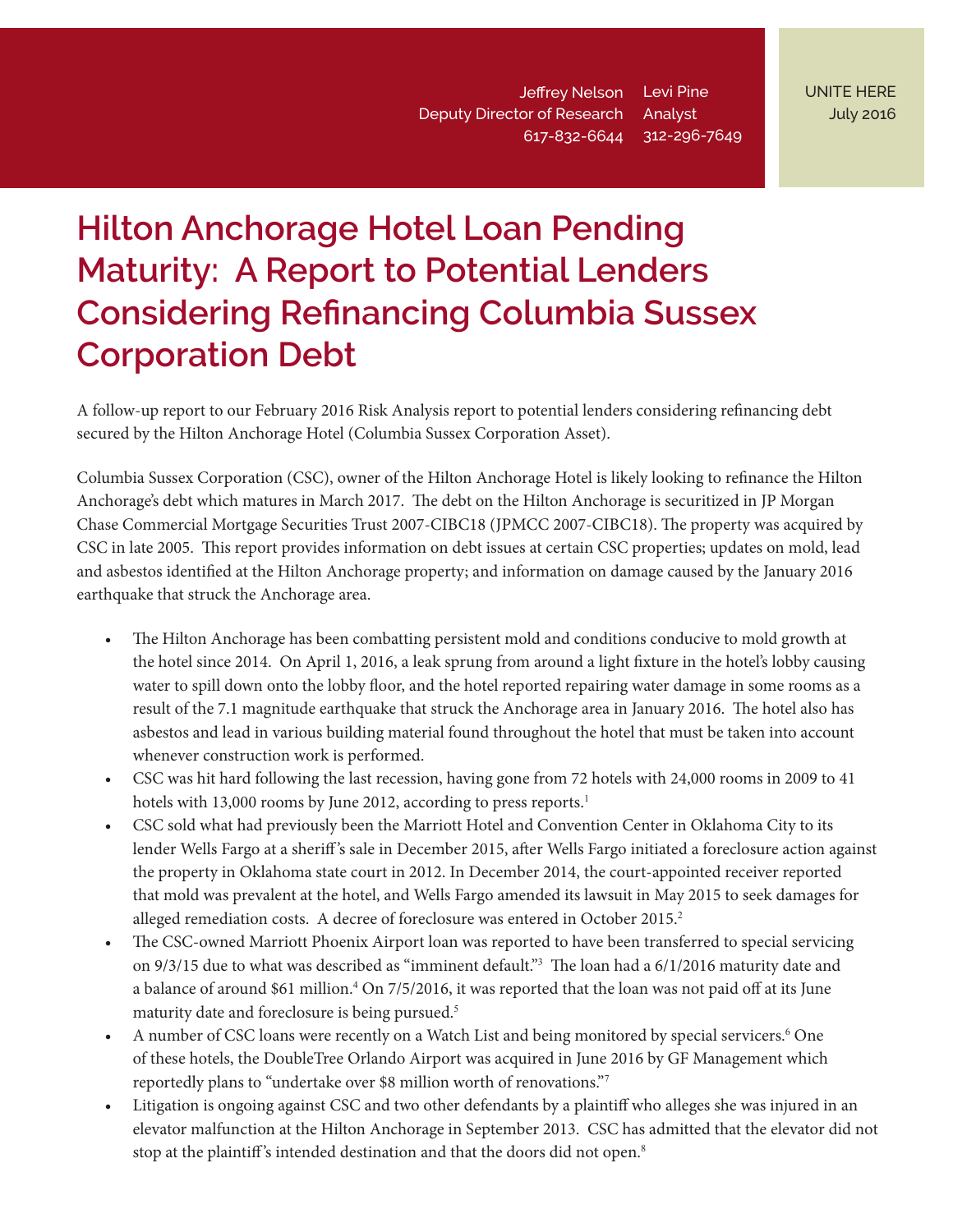#### *10-Year Hilton Anchorage Loan Pending Maturity*

The mortgage on Hilton Anchorage securitized through JPMCC 2007-CIBC18 faces a March 2017 maturity. The \$95 million loan against the 606-room Hilton had an outstanding balance of nearly \$83 million as of early 2016.<sup>9</sup>

### Debt issues at Columbia Sussex Corporation

CSC was hit hard during the last recession. In 2009 the company owned 72 hotels with 24,000 rooms, but by 2012 it had shrunk to 41 hotels with 13,000, according to press reports. Much of the portfolio was lost as a result of debt issues.<sup>10</sup>

- In October 2010 a loan securing a portfolio of 14 CSC hotels hit "maturity default" and by December 2010, Blackstone seized the entire portfolio via a "deed in lieu of foreclosure" process.<sup>11</sup>
- In April 2011, CSC also lost the Hilton Sacramento Arden West in California and Hilton Crystal City in Washington, D.C. to debt.<sup>12</sup>
- In 2012 CSC lost the Richmond Marriott West in Richmond, VA. CSC had purchased the property in 2005, but by November 2012 CSC had stopped making its loan payments. The property had reportedly not been refurbished since it opened in 2001.<sup>13</sup> See below for additional information.
- CSC sold what had previously been the Marriott Hotel and Convention Center in Oklahoma City to its lender Wells Fargo at a sheriff 's sale in December 2015 after Wells Fargo initiated a foreclosure action in Oklahoma state court in 2012.<sup>14</sup> See below for additional information.
- A number of CSC loans had recently been on a Watch List and were being monitored by special servicers.<sup>15</sup>

#### *Marriott Hotel and Convention Center, Oklahoma City, OK*

CSC sold what had previously been the Marriott Hotel and Convention Center in Oklahoma City to its lender

Wells Fargo at a sheriff's sale in December 2015. The hotel had allegedly stopped making payments on its loan and by 2012 the property had been transferred to receivership following the initiation of a foreclosure action by Wells Fargo in Oklahoma state court.<sup>16</sup> In December 2014, the receiver submitted a report on the property in conjunction with the lawsuit, asserting that:

"Based on the condition of the property, Marriott developed a deficiency list of items that required immediate attention. Receiver has negotiated a Franchise Agreement with Marriott effective March 1, 2013 for a six

"The hotel had major mold issues identified in July on the 6th to 9th floors caused by leaking and corroded pipes inbetween the bathroom walls."

Receiver Report, 12/29/14

month period expiring August 31, 2013. . . On August 16, 2013 Receiver was granted an extension to the Franchise agreement till October 31, 2013 at which time Marriott reserved the right to terminate the agreement with 30 day notice. The notice from Marriott to terminate the franchise agreement was made public in November. The hotel de-flagged and converted into an independent brand on December 12<sup>th</sup> 2013."17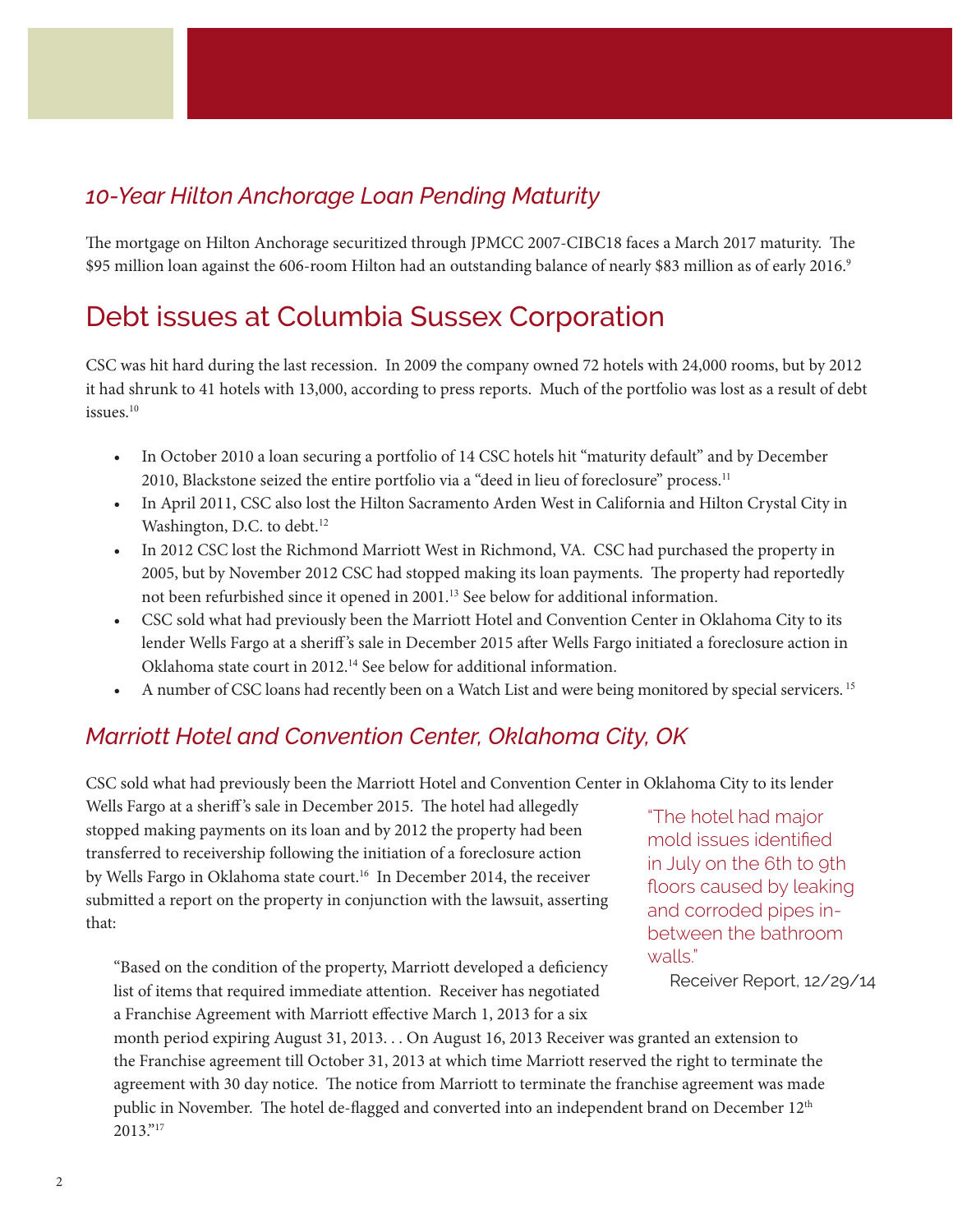Among the key property issues reported by the Receiver in December 2014 was the alleged "mold…prevalent *throughout the hotel stemming from leaking pipes, condensation and roof leaks."* (emphasis added).18 The Receiver' report asserted that,

"*The hotel had major mold issues identified in July on the 6th to 9th floors caused by leaking and corroded pipes in-between the bathroom walls. A mitigation company was hired in August to remediate the problem and a plumber was contracted out to replaced [sic] the leaking pipes. Isolated pockets of guest rooms do exist that need mitigation attention due to this same issue that can be addressed internally*"(emphasis added).19

In an amended petition filed in May 2015, Wells Fargo sought to recoup \$868,000 allegedly spent to remediate alleged "microbial growth and repair damages due to growth" (an allegation that CSC denied) and \$750,000 allegedly spent to make repairs such as a new roof, piping leaks, pool and pipe corrosion, and other issues (an allegation CSC did not deny).20 CSC asserted in its defense that it had reached a settlement with the Plaintiff barring these claims and that it was not liable for the repairs, which it asserted were attributable to ordinary wear and tear. The case was closed after the court entered a decree of foreclosure in October 2015.

#### *Richmond Marriott West, Richmond VA*

CSC purchased the Richmond Marriott West in Richmond, VA in 2005, but by November 2012 CSC had stopped making its loan payments. In December 2012, HVS Consulting and Valuation Services prepared an appraisal report on the property. The report asserted that:

[a]lthough the subject property is relatively young in age, the hotel has not been refurbished since opening in 2001. In order for the property to continue operating under the Marriott brand, a prospective buyer will likely need to invest additional funds to complete the necessary capital improvements to comply with current brand standards and negotiate a new franchise agreement.<sup>21</sup>

The appraisal also asserted that the guestrooms "were beginning to look dated in comparison to the competitive standard" and that "guestrooms are in need of refurbishment, and are no longer competitive with the market or in compliance with Marriott's current brand standards."<sup>22</sup>A few guestrooms were noted as having "wall vinyl that was peeling away from the walls due to excessive humidity levels during the summer months."23Food and beverage and banquet facilities were similarly characterized as "dated."24In the kitchen, a "dishwasher was observed to be leaking, causing damage to surrounding drywall and flooring."25

The HVS appraisal was filed in conjunction with a lawsuit by the hotel's lender U.S. Bank, N.A. against Columbia Properties Richmond Ltd ("Columbia Properties"), the Columbia Sussex entity that held the hotel. The lawsuit sought damages and the appointment of a receiver. Columbia Properties consented to the appointment of a receiver for the property, and in its response to the complaint admitted that it "has represented that it would close the Property if required to make payments on the loan."<sup>26</sup>A receiver was appointed on December 6, 2013<sup>27</sup>and began operating the hotel on December 11, 2013.28 On June 9, 2014, the Receiver and Columbia Properties executed a deed in lieu of foreclosure transferring the property out of Columbia Sussex's hands.<sup>29</sup>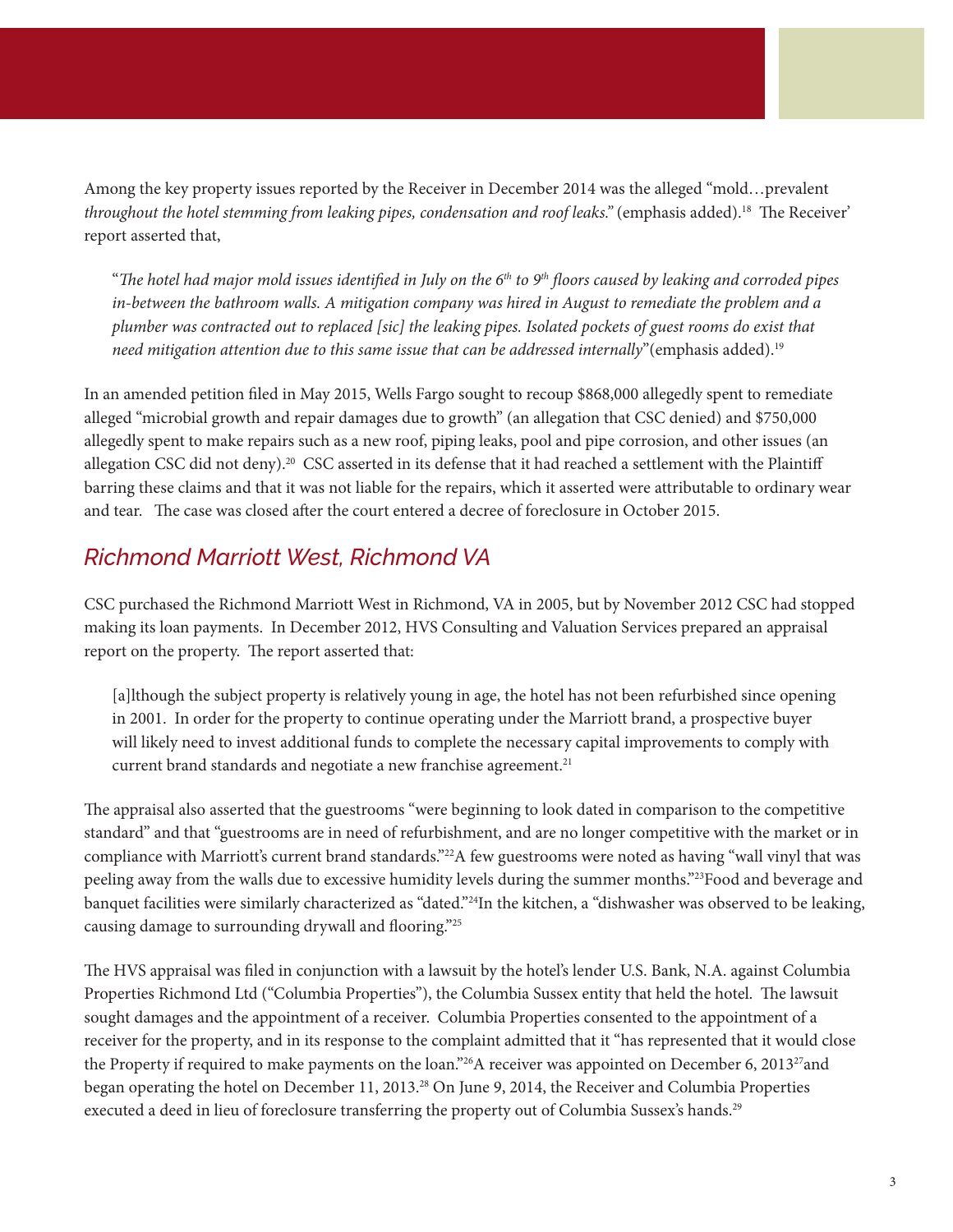#### *Foreclosure Pursued at Marriott Phoenix Airport; Other Loans on Watch List in 2016.*

The CSC-owned Marriott Phoenix Airport loan was reported to have been transferred to special servicing on 9/3/15 due to what was described as "imminent default."<sup>30</sup> In July 2016, it was reported that the loan was not paid off at its maturity date "and so foreclosure is being pursued while remaining open to additional modification discussions."31 In September 2015 it was reported that "the property ha[d] not been renovated since it was built in 1999."32 The loan had a 6/1/2016 maturity date and a balance of around \$61 million.33

"The [Richmond Marriott West']s aging room product and new competition contributed to a decrease in the subject's competitive level and RevPAR penetration over the historical period reviewed."

HVS Consulting, December 2012

A number of CSC's other CMBS loans were reported to have been placed

on a servicer watch list in 2016.<sup>a</sup> Several properties had 6/2016 loan maturity dates; one has an outstanding loan that will mature in 2016. No information was available as to why these loans were placed on a watch list: the loan payment status was described as current or within the grace period. No information was available as to the disposition of the loans as of maturity date except where indicated:

- Hilton Head Marriott Resort, One Hotel Circle, Hilton Head Island, SC (JPMCC 2007-CIBC18). Loan will mature 12/1/2016.
- DoubleTree Orlando Airport (Previously Crowne Plaza Orlando Airport) 5555 Hazeltine National Dr., Orlando, FL (JPMCC 2006-CIBC15) with a 6/1/2016 maturity date. The hotel was reportedly recently acquired by GF Management, which has to undertake over \$8 million worth of renovations to take place over the next year and half. The "renovation planned for the property will focus on improvements to the public space, guest rooms, and most importantly, the overall guest experience."<sup>34</sup>
- East Lansing Marriott, 300 Mac Avenue, East Lansing, MI (BACM 2006-2). Loan matured 6/1/2016.<sup>35</sup>
- Indianapolis Marriott North, 3645 River Crossing Parkway, Indianapolis, IN (COMM 2006-C7). Loan matured 6/1/2016.<sup>36</sup>
- Tampa Marriott Westshore, 1001 North Westshore Blvd., Tampa, FL (WBCMT 2006-C26). Loan matured 6/11/2016.<sup>37</sup>
- Marriott Jackson, 200 East Amite St, Jackson, MS (JPMCC 2006-CIBC15). Loan matured 6/1/2016.<sup>38</sup>
- Marriott Knoxville, 501 South East Hill Avenue, Knoxville, TN (JPMCC 2006-CIBC15). Loan matured 6/1/2016.<sup>39</sup>

a. Loan information collected from [https://pro.cmbs.com.](https://pro.cmbs.com) Information current as of 6/8/2016.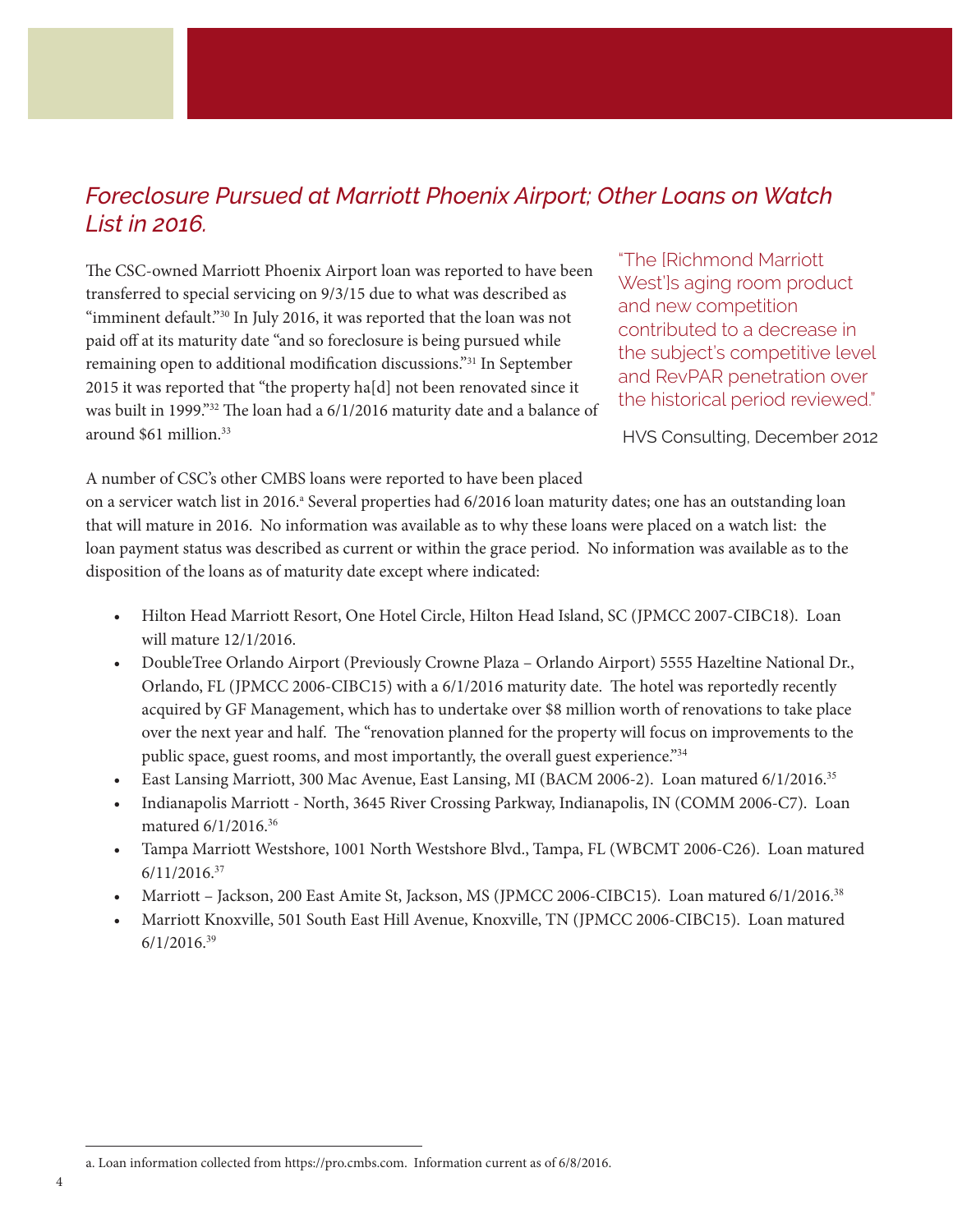# Mold, Lead, Asbestos, and Earthquake damage at the Hilton Anchorage

#### *Mold*

In 2014, the Hilton Anchorage Hotel performed air sampling in conjunction with guest room repairs described below. The sampling detected certain strains of mold (*Stachybotrys*, *Chaetomium*, *Pencillium/Aspergilus*) that Hotel documents characterized as "potential water intrusion/indicator mold capable of mycotoxin production." The same hotel documents reported that: "Molds can produce toxic substances called mycotoxins. More than 200 mycotoxins have been identified from common molds, and many more remain to be identified. Some of the molds that are known to produce mycotoxins are commonly found in moisture-damaged buildings. Exposure pathways for mycotoxins can include inhalation, ingestion, or skin contact. Although some mycotoxins are well known to affect humans and have been shown to be responsible for human health effects, for many mycotoxins, little information is available, and in some cases research is ongoing. Some molds can produce several toxins, and some molds produce mycotoxins only under certain environmental conditions. The presence of mold in a building does not necessarily mean that mycotoxins are present or that they are present in large quantities."<sup>40</sup>

In May 2014 employees at the Hilton Anchorage filed a complaint with the Alaska Occupational Safety and Health Office (AKOSH) citing health concerns due allegedly to working around mold without adequate training and protective equipment. In the spring of 2014, the Hotel reported that 48 guest rooms had been found with either mold or the "possibility of water damage."<sup>41</sup> On October 10, 2014, the Hotel stated that it had completed repairs to all 48 potentially water-damaged guest rooms in mid-September of that year.<sup>42</sup> But on October 23rd—less than two weeks later—the Hotel found an elevated mold score in a room listed as having been previously repaired.<sup>43</sup> In December 2014, AKOSH issued citations against the Hilton Anchorage alleging a failure to comply with Alaska OSHA rules governing hazard assessment and protective equipment. AKOSH itself reported finding "the presence of mold to various levels of count" during three sampling protocols it conducted "at various times throughout the hotel" in 2014.<sup>44</sup> The Hilton Anchorage settled the AKOSH citations in January 2015, paying a fine.<sup>45</sup> In September 2015, the Hotel reported that mold remediation had been performed on a room in May 2015.46

In February 2016, another guest room was observed under repair for the apparent effects of mold:

*Figure 1: Room 727, February 2016*





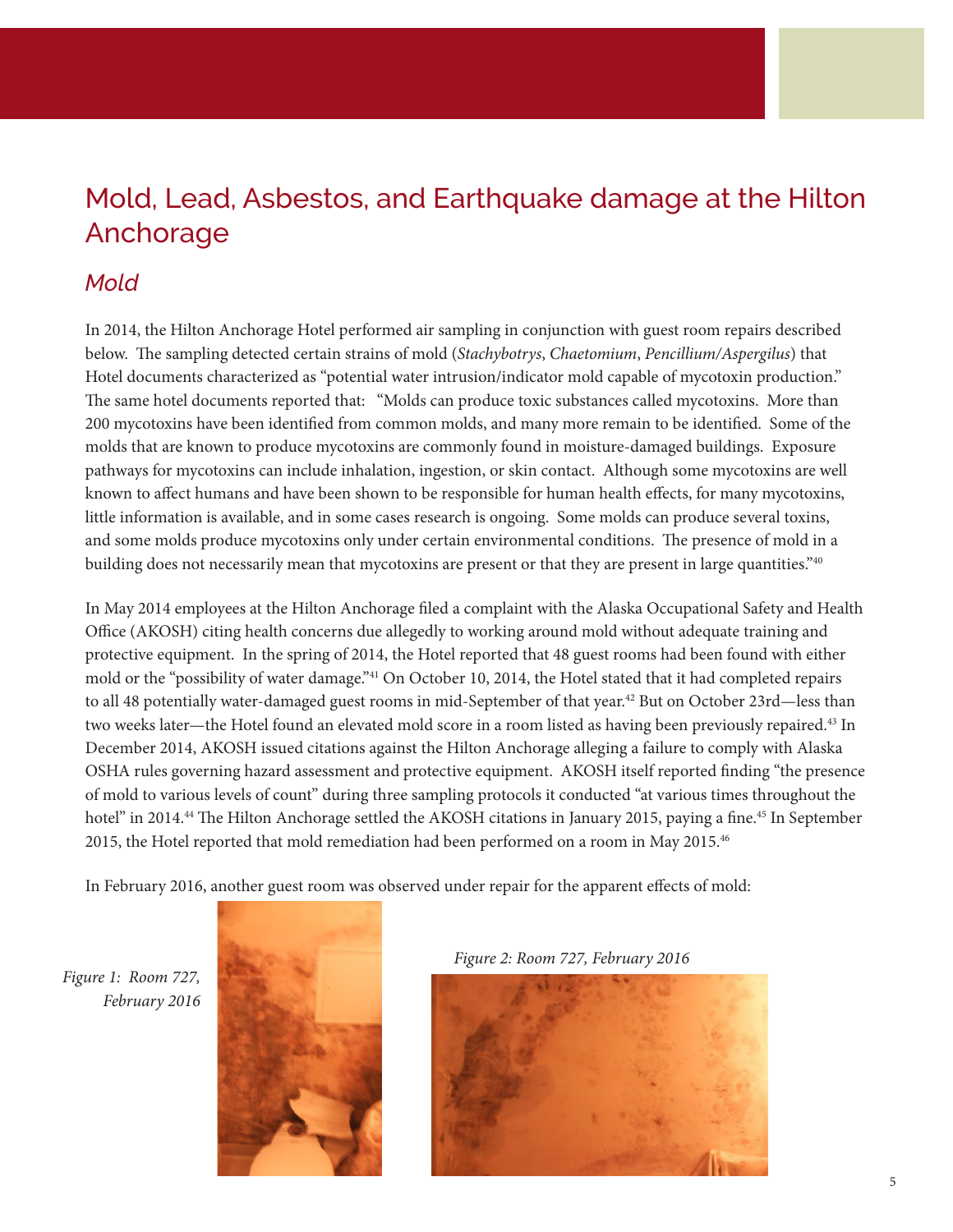#### *Asbestos*

Asbestos-containing materials ("ACM") and presumed asbestos containing materials ("PACM") have been documented at various locations in the Hilton Anchorage. It is known or presumed to be found to differing degrees in the Old West Tower (constructed in 1958-1959 and expanded in 1964), the Anchorage Tower (constructed in 1970), and the New West Tower (constructed in 1982-1984).

For example, the Hotel reports that "[a]sbestos-containing materials are present at essentially all finishes and surfaces in the Anchorage Tower" whereas in the most recently constructed New West Tower, "[t]he non-friable duct sealants were found to contain asbestos, but wall and floor finishes, and the fireproofing of the New West Tower did not contain asbestos where sampled, however the sampling to date has not been exhaustive." With respect to the Old West Tower, the Hotel reports that "[i]t is recommended that any plaster walls or ceilings in the Basement to floor 7, be assumed to contain asbestos, and that no bulk sampling of the plaster would be necessary" whereas "[t]he plaster in the upper floors of the Old West Tower from floor 8 to 15 has not been found to contain asbestos in any of the previous sampling."<sup>47</sup>



*Figure 3: Asbestos Caution Sign Posted at Hilton Anchorage*

The Hotel issued an Operations & Maintenance Plan (OMP) in 2007 and re-issued a similar document in September 2015.48 The 2007 OMP called for the Hotel to "include a system to control all work that could disturb ACM." It provided an example of such a system that would allow the facility's "asbestos coordinator" to "determine the potential for asbestos containing materials to be impacted, arrange for the sampling and analysis of suspect asbestos containing materials and arrange for the removal of confirmed asbestos containing materials that may be adversely impacted by proposed work activities."49

However, a review of documents provided by the Hotel revealed no evidence that the Hotel analyzed building material for ACM and PACM prior to engaging in any construction/repair work between 2010 and April 2015 except for on a single occasion in 2012, notwithstanding that the Hotel engaged in various projects during this period to repair mechanical systems or the effects of mold and water damage.<sup>b</sup>

#### *Lead*

In October 2015, EHS-Alaska conducted a survey at the Hilton Anchorage in order "to identify and test materials suspected of containing lead; to assess the condition of these materials; and to evaluate the potential for lead exposure to building occupants." EHS-Alaska found lead in 16 out of 174 locations tested in what was described as a "limited survey." Of the three bathtubs tested, two were found to contain lead in the glazing: one at 36.6 mg/cm<sup>2</sup> and the other at 24.8 mg/cm<sup>2</sup>. EHS-Alaska reported lead-based paint varying from a trace amount to 8.30 mg/cm<sup>2</sup>.

b. The Hotel performed certain sampling starting in April 2015; sampling of a closet wall and a pipe were confirmed positive for asbestos later in the year. In January 2016, the Hotel provided results of analyses performed in November and October 2015 showing that employees performing cleanup of wallboard debris from a limited size penetration in an Anchorage Tower room ceiling as well as routine maintenance/ light repair tasks were not exposed to asbestos fibers in excess of the permissible exposure limits set out by law. Analyses on file with union.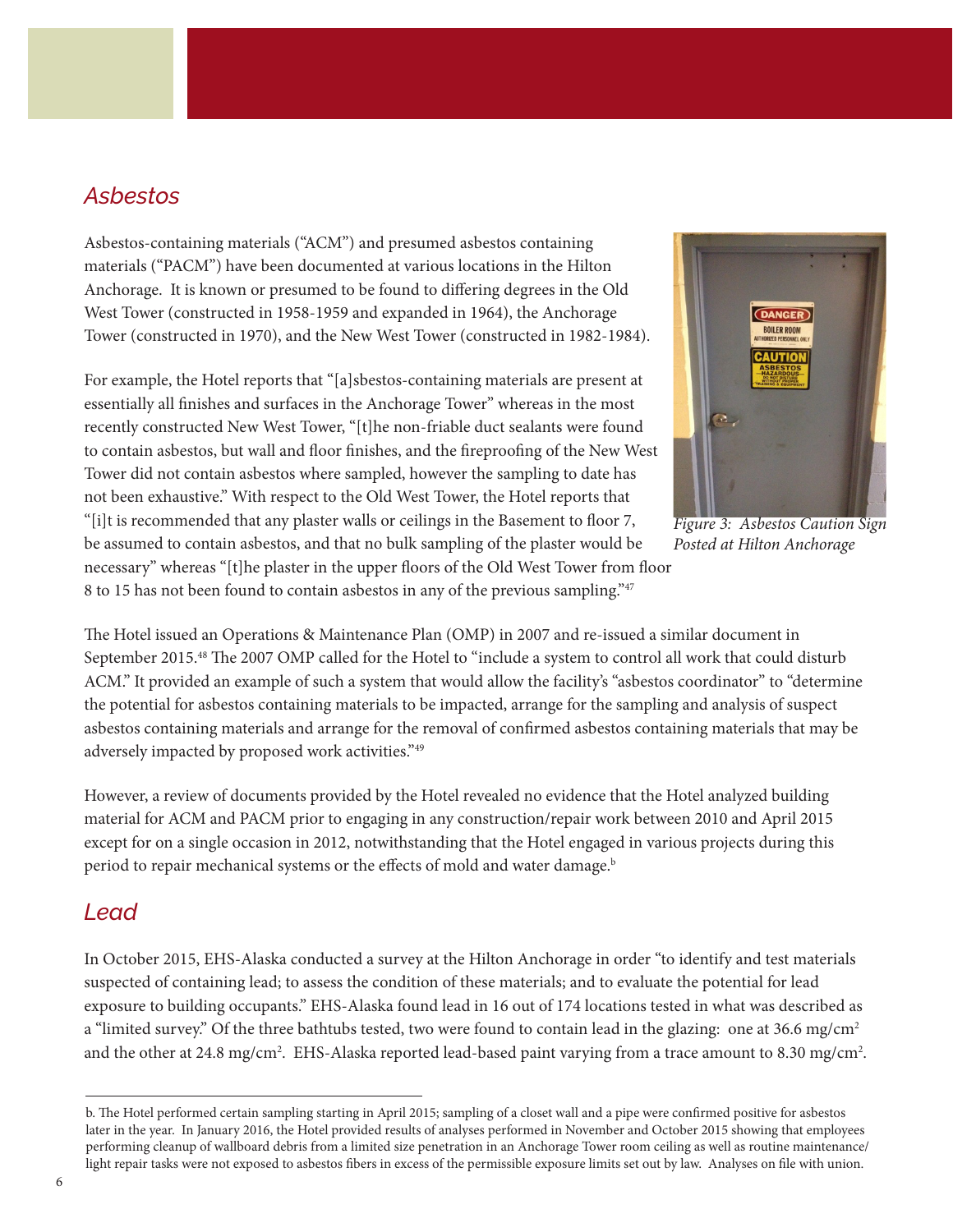Overall (including the tub glazing), materials reported as containing lead ranged in lead content from 1.2 mg/ cm2 to 36.6 mg/cm2 with most between 1 and 2 mg/cm.2 EHS reported that "[r]elatively high concentrations of lead were found in the glazing of ceramic wall tiles, as well as glazing of ceramic and metal plumbing fixtures. The concentrations of lead in ceramic glazing compounds should not be compared to lead-based paint criteria, as the glazing is inherently less likely to cause lead to be present in dusts or on surfaces, where it can be ingested. Lead in ceramic tile glazing may not pose a hazard to occupants, or workers performing renovation or maintenance if leadsafe work practices are followed. All ceramic tiles and fixtures in the facility should be assumed to contain lead."50 In January 2016, the Hotel issued a report for contractors whose work might disturb lead-containing material, and now advises that "lead containing materials are located throughout the building."51

EHS-Alaska's survey results were included in the Hotel's Operation and Maintenance Plan for Lead Containing Materials (Lead OMP) issued in October 2015.52 The Lead OMP requires employee exposure assessments in conjunction with work that might disturb lead-containing material.53 However, the Hotel performed various construction/repair projects for several years prior to issuing the Lead OMP, including repairs and replacement of leaking pipes, and there is no evidence that it assessed whether lead-specific safety controls were necessary with respect to this work. It reported three instances of lead testing in 2001 (under prior ownership), but reported no lead testing results between then and until the October 2015 testing.

In January 2016, the Hilton Anchorage performed lead testing on paint disturbed by the January 2016 earthquake. Documents obtained from the Hotel indicate that 16 samples of paint were tested on the 5th and 6th floors. Room 602B had a lead score of 1100 ppm.

#### *Earthquake, 2016*

On January 24, 2016, a 7.1 magnitude earthquake struck the Anchorage area, causing damage to the Hilton Anchorage consisting mostly of cracked ceilings in guest rooms and bathrooms. See Appendix A. The hotel reported "wet carpet" and/or "water damages on wallpaper" in a number of rooms. As of March 28, 2016, the hotel reported that numerous repairs had by then been effectuated. This is the most current information in the union's possession.

Events such as earthquakes and floods have the potential to disturb asbestos- and lead-containing materials. The Hotel performed lead analyses in 16 areas and asbestos sampling in 24 areas as of March 28, 2016. It reported

"limited positive results for lead," with sampling from Room 602B showing a lead score of 1100 ppm."54 No asbestos was reported to be found in the rooms analyzed. See Appendix A.



*Figure 4: Damage caused by earthquake*



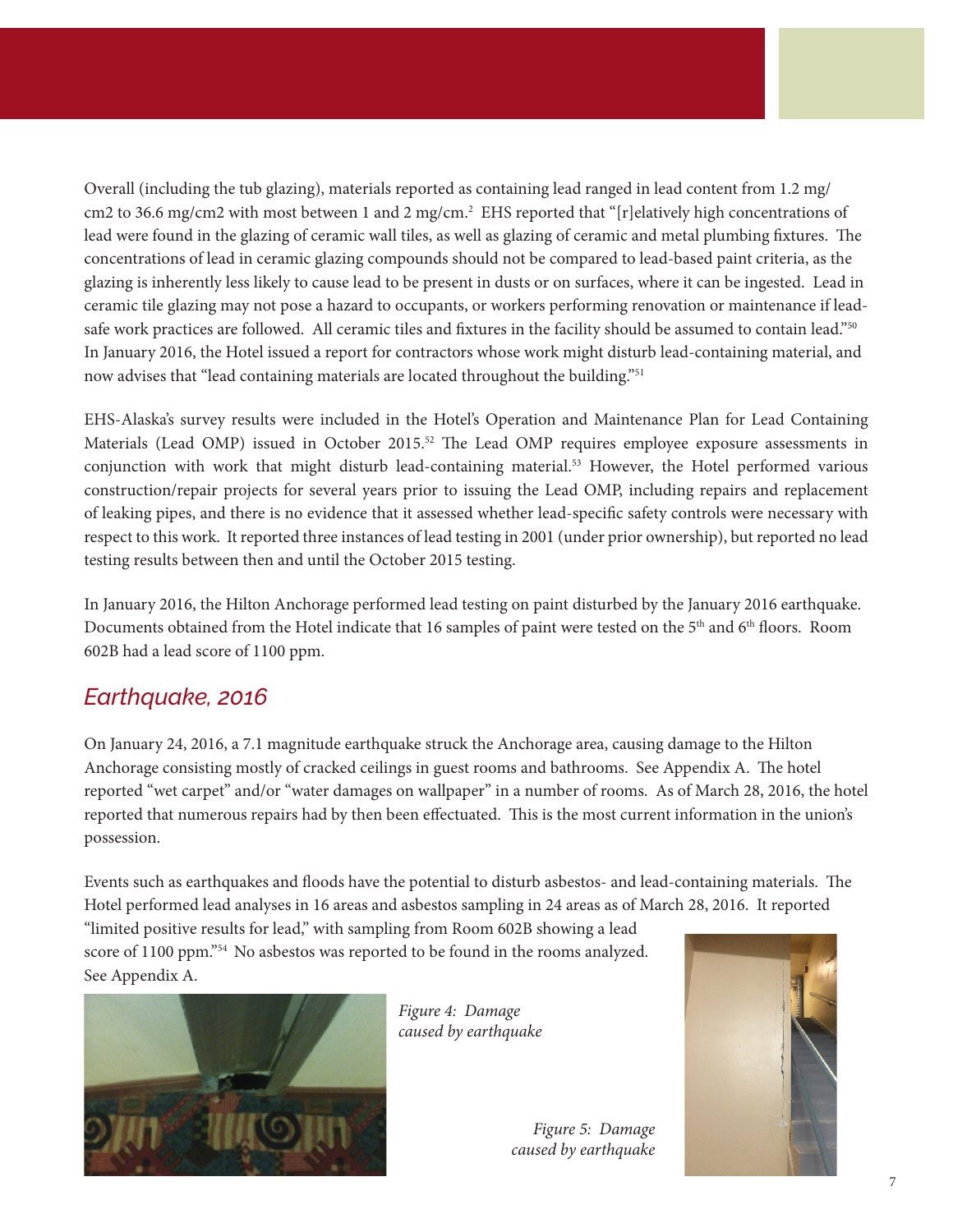#### *Water Leak in Lobby, 2016*

On April 1, 2016, a leak sprung from around a light fixture in the hotel's lobby causing water to spill down onto the lobby floor.



 *Figure 6: 2016 Water Leak*

### *Laundry Room Flooding, 2015*

In June 2015, the laundry room flooded three separate times owing to a combination of factors including a pump malfunction and a failed weld.<sup>55</sup>

Following the incident, AKOSH conducted an inspection and in August issued a citation alleging ten separate violations of Alaska safety law, including an electrocution hazard for blocking access to an electrical panel, a fire hazard due to propping open a fire door, and a failure to post warning signs around two machines that workers could get caught in. The Hotel settled the citation in September; eight of the ten alleged violations remained classified as "serious" after the settement.<sup>56</sup>

#### *Elevator Malfunction, 2013*

On September 8, 2015, a lawsuit was filed against CSC and two other defendants over an elevator incident that occurred at the Hilton Anchorage in September 2013. The plaintiff claimed that, while attending an event at the hotel, she suffered various injuries after the elevator allegedly descended abruptly and she was trapped.<sup>57</sup> In answering the plaintiff 's allegations, CSC wrote that it "admits that while she was riding the elevator it stopped before arriving at her intended destination and the doors did not open." but the company "denies that the elevator



*Figure 7: June 2015 Laundry Room Flood*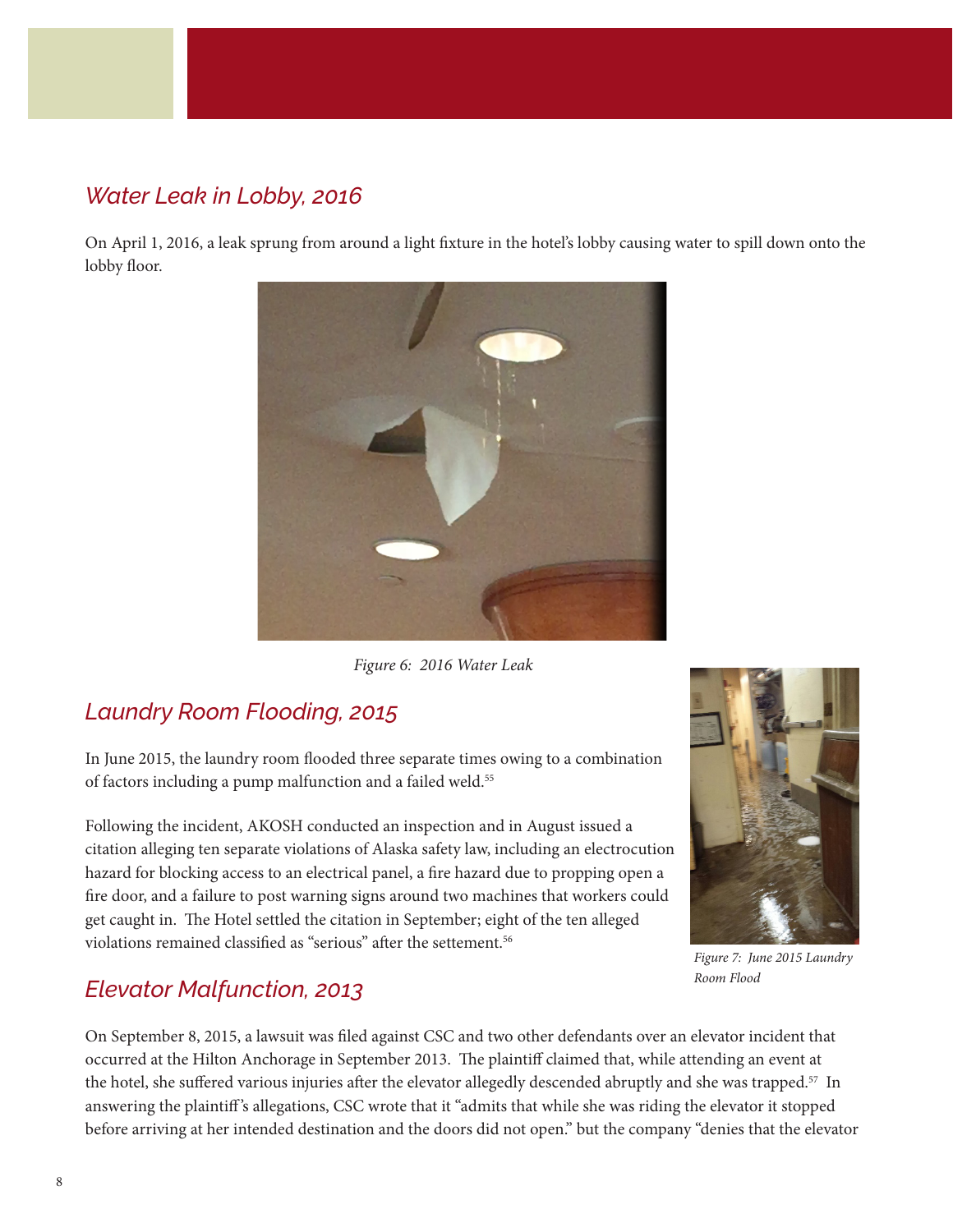'plunged' from the 14<sup>th</sup> floor to the 5<sup>th</sup> floor or that the elevator experienced a 'free fall' or anything of that sort."<sup>58</sup> The case remains in litigation in federal court in Anchorage.

# **Conclusion**

The age and condition of the Hilton Anchorage Hotel as described present questions that potential lenders may find important in assessing whether to refinance the property's debt, particularly in light of what may become a challenging financial environment for the hotel industry in general.

Link to previous report: <http://unitehere.org/wp-content/uploads/LenderReport.pdf>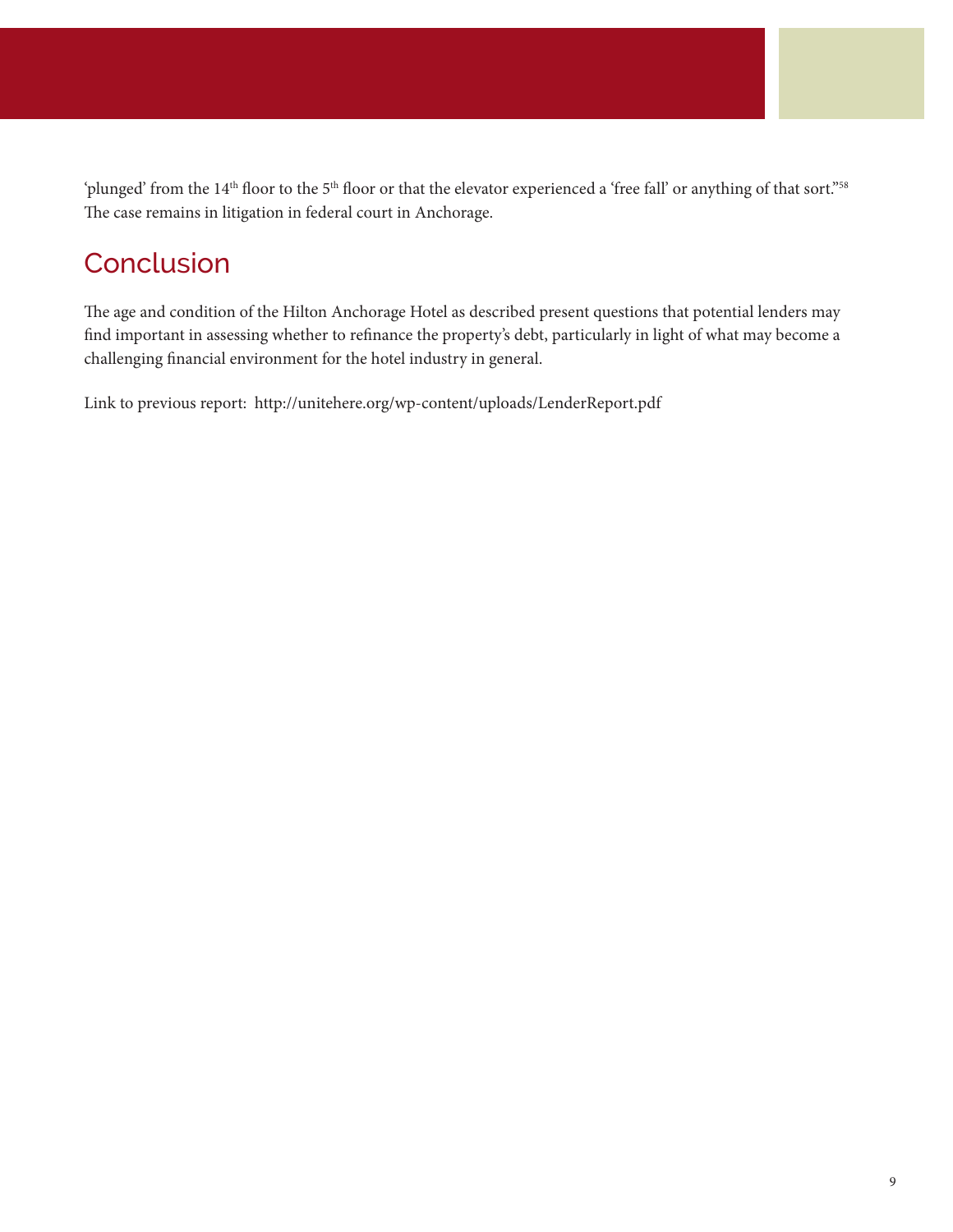# Appendix A

#### **2016 Earthquake Damage, Hilton Anchorage59**

The information below is based upon a correspondence received from the Hilton Anchorage on March 28, 2016. The Hotel reported at that time numerous repairs had by then been effectuated. This is the most recent information in the union's possession.

| Location/Room | <b>Damage</b>                           | <b>Lead Testing</b><br><b>Analysis Date</b> | <b>Lead Sample</b><br><b>Collection</b> | <b>Asbestos</b><br><b>Results</b> | <b>Asbestos</b><br>Sample<br><b>Collection Date</b> |
|---------------|-----------------------------------------|---------------------------------------------|-----------------------------------------|-----------------------------------|-----------------------------------------------------|
| 176           |                                         | No reported<br>testing                      |                                         | No reported<br>testing            |                                                     |
| 501           | cracked ceiling in room and<br>bathroom | 110 ppm                                     |                                         | $1/27/2016$ None detected         | 1/29/2016                                           |
| 501 B         | cracked ceiling in bathroom             | $<$ 95 ppm                                  |                                         | $1/27/2016$ None detected         | 1/29/2016                                           |
| 514           | Room                                    | No reported<br>testing                      |                                         | None detected                     | 2/11/2016                                           |
| 514 B         |                                         | No reported<br>testing                      |                                         | No reported<br>testing            |                                                     |
| 602           | cracked ceiling in room and<br>bathroom | <96 ppm                                     |                                         | $1/27/2016$ None detected         | 1/29/2016                                           |
| 602 B         | cracked ceiling in bathroom             | 1,100 ppm                                   |                                         | $1/27/2016$ None detected         | 1/29/2016                                           |
| 603           | cracked ceiling in room and<br>bathroom | $<87$ ppm                                   |                                         | $1/27/2016$ None detected         | 1/29/2016                                           |
| 603 B         | cracked ceiling in bathroom             | $<87$ ppm                                   |                                         | $1/27/2016$ None detected         | 1/29/2016                                           |
| 604           | cracked ceiling in room and<br>bathroom | <72 ppm                                     |                                         | $1/27/2016$ None detected         | 1/29/2016                                           |
| 604 B         | cracked ceiling in room and<br>bathroom | <99 ppm                                     |                                         | $1/27/2016$ None detected         | 1/29/2016                                           |
| 606           | cracked ceiling in bathroom             | $<$ 84 ppm                                  |                                         | $1/27/2016$ None detected         | 1/29/2016                                           |
| 606B          | cracked ceiling in bathroom             | $<$ 100 ppm                                 |                                         | $1/27/2016$ None detected         | 1/29/2016                                           |
| 607           | Crack                                   | No reported<br>testing                      |                                         | None detected                     | 2/19/2016                                           |
| 609           | cracked ceiling in room and<br>bathroom | $<$ 79 ppm                                  |                                         | $1/27/2016$ None detected         | 1/29/2016                                           |
| 609 B         | cracked ceiling in bathroom             | $<$ 100 ppm                                 |                                         | 1/27/2016 None detected           | 1/29/2016                                           |
| 610           | cracked ceiling in room and<br>bathroom | $< 72$ ppm                                  |                                         | 1/27/2016 None detected           | 1/28/2016                                           |
| 610 B         | cracked ceiling in bathroom             | $<$ 100 ppm                                 |                                         | $1/27/2016$ None Detected         | 1/28/2016                                           |
| 611           | Crack                                   | No reported<br>testing                      |                                         | None Detected                     | 2/19/2016                                           |
| 614           | Bathroom                                | No reported<br>testing                      |                                         | None detected                     | 2/11/2016                                           |
| 663           |                                         | No reported<br>testing                      |                                         | No reported<br>testing            |                                                     |
| 702           | cracked ceiling in room and<br>bathroom | No reported<br>testing                      |                                         | No reported<br>testing            |                                                     |
| 702 B         | cracked ceiling in room and<br>bathroom | No reported<br>testing                      |                                         | No reported<br>testing            |                                                     |
| 703           | cracked ceiling in room and<br>bathroom | No reported<br>testing                      |                                         | No reported<br>testing            |                                                     |
| 703 B         | cracked ceiling in room and<br>bathroom | No reported<br>testing                      |                                         | No reported<br>testing            |                                                     |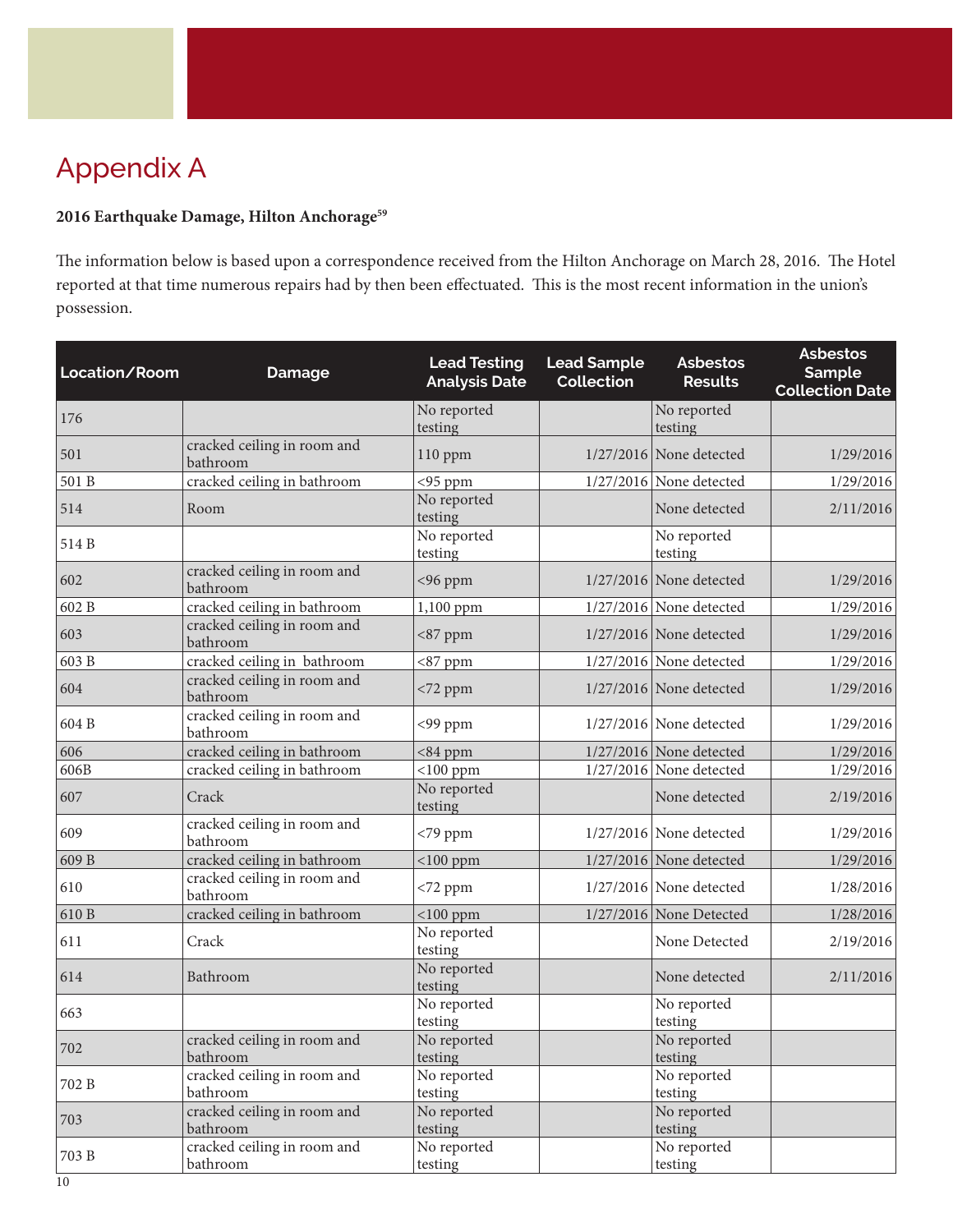| Location/Room | <b>Damage</b>                                                                                                                                | <b>Lead Testing</b><br><b>Analysis Date</b> | <b>Lead Sample</b><br><b>Collection</b> | <b>Asbestos</b><br><b>Results</b> | <b>Asbestos</b><br>Sample<br><b>Collection Date</b> |
|---------------|----------------------------------------------------------------------------------------------------------------------------------------------|---------------------------------------------|-----------------------------------------|-----------------------------------|-----------------------------------------------------|
| 704           | cracked ceiling in room and<br>bathroom                                                                                                      | No reported<br>testing                      |                                         | No reported<br>testing            |                                                     |
| 704 B         | cracked ceiling in room and<br>bathroom                                                                                                      | No reported<br>testing                      |                                         | No reported<br>testing            |                                                     |
| 706           | cracked ceiling in room and<br>bathroom                                                                                                      | No reported<br>testing                      |                                         | No reported<br>testing            |                                                     |
| 706 B         | cracked ceiling in room and<br>bathroom                                                                                                      | No reported<br>testing                      |                                         | No reported<br>testing            |                                                     |
| 722           |                                                                                                                                              | No reported<br>testing                      |                                         | No reported<br>testing            |                                                     |
| 727           | cracked ceiling in room and<br>bathroom                                                                                                      | No reported<br>testing                      |                                         | No reported<br>testing            |                                                     |
| 727 B         | cracked ceiling in room and<br>bathroom                                                                                                      | No reported<br>testing                      |                                         | None detected                     | 1/28/2016                                           |
| 811           | cracked ceiling in room and<br>bathroom                                                                                                      | No reported<br>testing                      |                                         | None detected                     | 2/19/2016                                           |
| 811 B         | cracked ceiling in room and<br>bathroom                                                                                                      | No reported<br>testing                      |                                         | No reported<br>testing            |                                                     |
| 822           | damaged ceiling, wet carpet, water<br>damages on wallpaper, outside the<br>room the area joining old west and<br>new west have major damages | No reported<br>testing                      |                                         | No reported<br>testing            |                                                     |
| 824           | damaged ceiling, wet carpet, water<br>damages on wallpaper                                                                                   | No reported<br>testing                      |                                         | No reported<br>testing            |                                                     |
| 826           | damaged ceiling, wet carpet, water<br>damages on wallpaper                                                                                   | No reported<br>testing                      |                                         | No reported<br>testing            |                                                     |
| 828           | damaged ceiling, wet carpet, water<br>damages on wallpaper                                                                                   | No reported<br>testing                      |                                         | No reported<br>testing            |                                                     |
| 829           | floor tile came off                                                                                                                          | No reported<br>testing                      |                                         | No reported<br>testing            |                                                     |
| 904           |                                                                                                                                              | No reported<br>testing                      |                                         | No reported<br>testing            |                                                     |
| 922           | wet carpet, ceiling needs touch up<br>in room and bathroom, outside the<br>room the area joining old west and<br>new west have major damages | No reported<br>testing                      |                                         | No reported<br>testing            |                                                     |
| 922 B         | ceiling needs touch up in bathroom                                                                                                           | No reported<br>testing                      |                                         | No reported<br>testing            |                                                     |
| 924           | damaged ceiling, wet carpet,<br>bathroom ceilings have cracks,<br>water damages on wallpaper                                                 | No reported<br>testing                      |                                         | No reported<br>testing            |                                                     |
| 924 B         | bathroom ceilings have cracks                                                                                                                |                                             |                                         |                                   |                                                     |
| 926           | damaged ceiling, wet carpet, water<br>damages on wallpaper                                                                                   | No reported<br>testing                      |                                         | No reported<br>testing            |                                                     |
| 928           | wet carpet, ceiling needs touch up<br>in room and bathroom                                                                                   | No reported<br>testing                      |                                         | No reported<br>testing            |                                                     |
| 928 B         | ceiling needs touch up in bathroom                                                                                                           |                                             |                                         |                                   |                                                     |
| 1005          |                                                                                                                                              | No reported<br>testing                      |                                         | No reported<br>testing            |                                                     |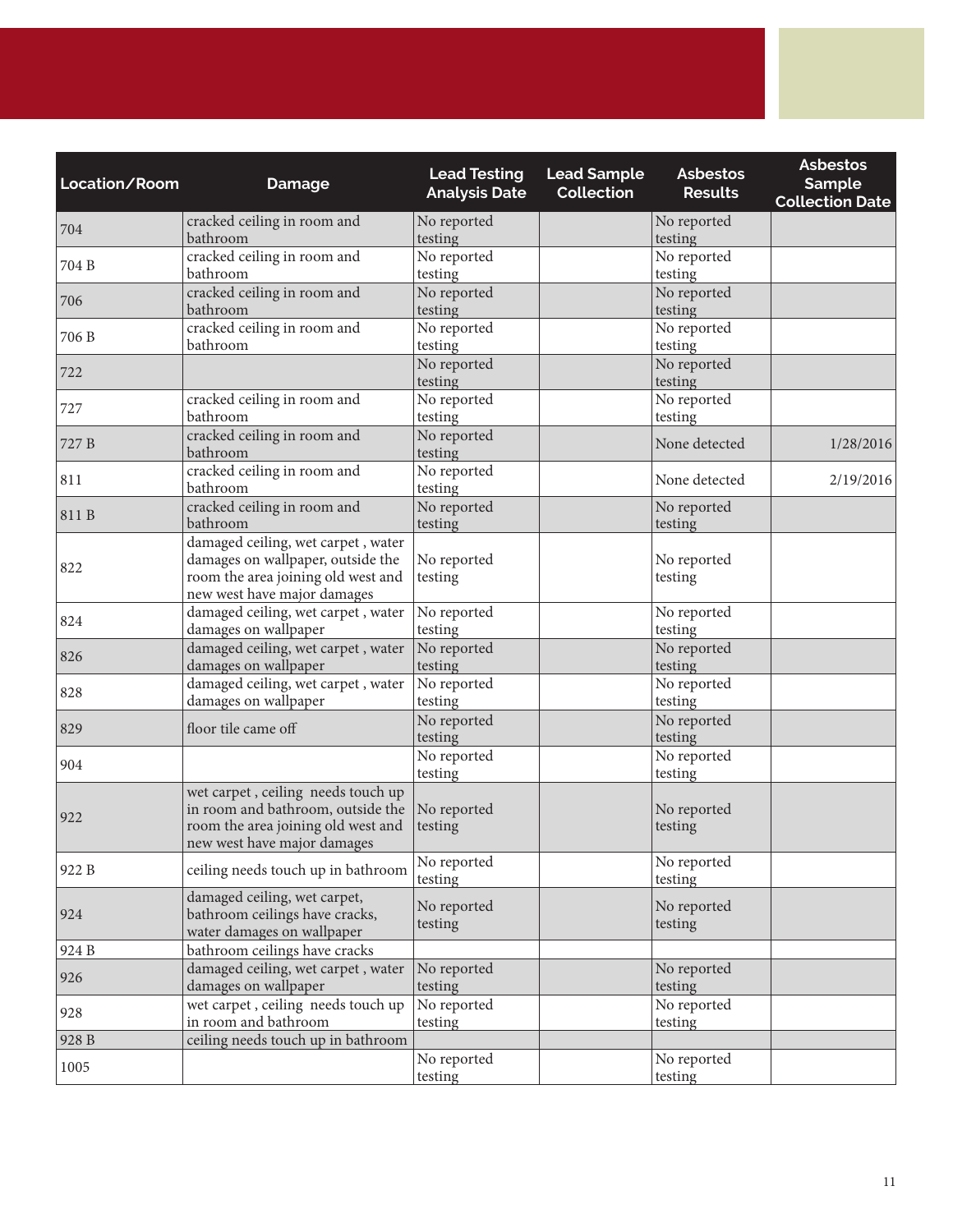| Location/Room | <b>Damage</b>                                                                                                                                                                     | <b>Lead Testing</b><br><b>Analysis Date</b> | <b>Lead Sample</b><br><b>Collection</b> | <b>Asbestos</b><br><b>Results</b> | <b>Asbestos</b><br><b>Sample</b><br><b>Collection Date</b> |
|---------------|-----------------------------------------------------------------------------------------------------------------------------------------------------------------------------------|---------------------------------------------|-----------------------------------------|-----------------------------------|------------------------------------------------------------|
| 1022          | damaged ceiling, wet carpet,<br>bathroom ceilings have cracks,<br>water damages on wallpaper,<br>outside the room the area joining<br>old west and new west have major<br>damages | No reported<br>testing                      |                                         | No reported<br>testing            |                                                            |
| 1022 B        | bathroom ceilings have cracks                                                                                                                                                     | No reported<br>testing                      |                                         | No reported<br>testing            |                                                            |
| 1024          | damaged ceiling, wet carpet,<br>bathroom ceilings have cracks,<br>water damages on wallpaper                                                                                      | No reported<br>testing                      |                                         | No reported<br>testing            |                                                            |
| 1026          | damaged ceiling, wet carpet,<br>bathroom ceilings have cracks,<br>water damages on wallpaper                                                                                      | No reported<br>testing                      |                                         | No reported<br>testing            |                                                            |
| 1026 B        | bathroom ceilings have cracks                                                                                                                                                     |                                             |                                         |                                   |                                                            |
| 1028          | damaged ceiling, wet carpet, water<br>damages on wallpaper                                                                                                                        | No reported<br>testing                      |                                         | No reported<br>testing            |                                                            |
| 1108          | cracked ceiling in room and<br>bathroom                                                                                                                                           | No reported<br>testing                      |                                         | No reported<br>testing            |                                                            |
| 1108          | cracked ceiling in bathroom                                                                                                                                                       |                                             |                                         |                                   |                                                            |
| 1120          |                                                                                                                                                                                   | No reported<br>testing                      |                                         | No reported<br>testing            |                                                            |
| 1122          | damaged ceiling, wet carpet,<br>bathroom ceilings have cracks,<br>water damages on wallpaper,<br>outside the room the area joining<br>old west and new west have major<br>damages | No reported<br>testing                      |                                         | No reported<br>testing            |                                                            |
| 1122 B        | bathroom ceilings have cracks                                                                                                                                                     | No reported<br>testing                      |                                         | No reported<br>testing            |                                                            |
| 1124          | wet carpet, ceiling needs touch up<br>in room and bathroom                                                                                                                        | No reported<br>testing                      |                                         | No reported<br>testing            |                                                            |
| 1124 B        | ceiling needs touch up in bathroom                                                                                                                                                |                                             |                                         |                                   |                                                            |
| 1126          | damaged ceiling, wet carpet, water<br>damages on wallpaper                                                                                                                        | No reported<br>testing                      |                                         | No reported<br>testing            |                                                            |
| 1128          | damaged ceiling, wet carpet, water<br>damages on wallpaper                                                                                                                        | No reported<br>testing                      |                                         | No reported<br>testing            |                                                            |
| 1140          |                                                                                                                                                                                   | No reported<br>testing                      |                                         | No reported<br>testing            |                                                            |
| 1222          | wet carpet, ceiling needs touch up<br>in room and bathroom, outside the<br>room the area joining old west and<br>new west have major damages                                      | No reported<br>testing                      |                                         | No reported<br>testing            |                                                            |
| 1222 B        | needs touch up in bathroom                                                                                                                                                        | No reported<br>testing                      |                                         | No reported<br>testing            |                                                            |
| 1224          | damaged ceiling, wet carpet, water<br>damages on wallpaper                                                                                                                        | No reported<br>testing                      |                                         | No reported<br>testing            |                                                            |
| 1226          | damaged ceiling, wet carpet,<br>bathroom ceilings have cracks,<br>water damages on wallpaper                                                                                      | No reported<br>testing                      |                                         | No reported<br>testing            |                                                            |
| 1226 B        | bathroom ceilings have cracks                                                                                                                                                     |                                             |                                         |                                   |                                                            |
| 1228          | damaged ceiling, wet carpet,<br>bathroom ceilings have cracks,<br>water damages on wallpaper                                                                                      | No reported<br>testing                      |                                         | No reported<br>testing            |                                                            |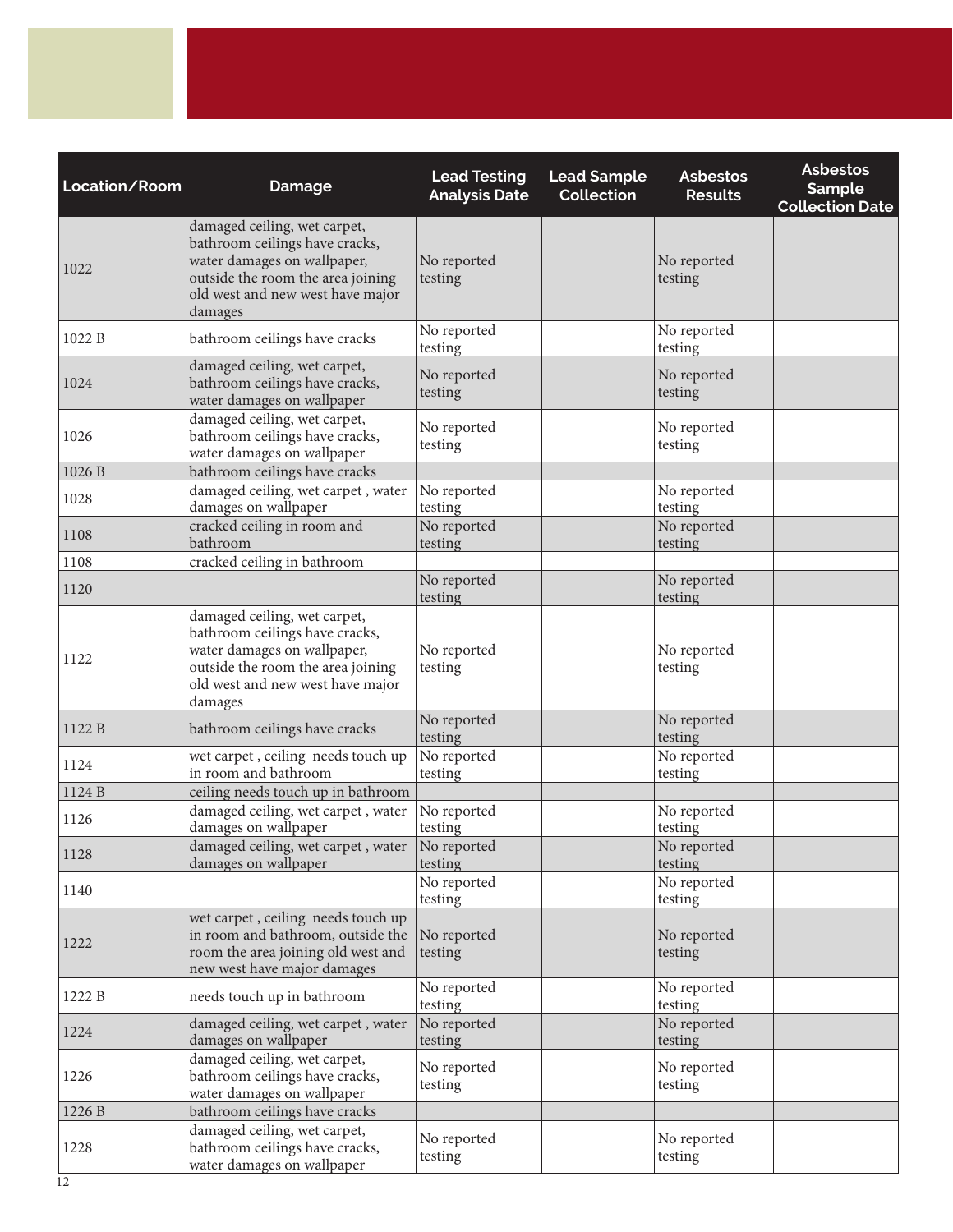| Location/Room                 | <b>Damage</b>                                                                                                                                                                     | <b>Lead Testing</b><br><b>Analysis Date</b> | <b>Lead Sample</b><br><b>Collection</b> | <b>Asbestos</b><br><b>Results</b> | <b>Asbestos</b><br><b>Sample</b><br><b>Collection Date</b> |
|-------------------------------|-----------------------------------------------------------------------------------------------------------------------------------------------------------------------------------|---------------------------------------------|-----------------------------------------|-----------------------------------|------------------------------------------------------------|
| 1228 B                        | bathroom ceilings have cracks                                                                                                                                                     |                                             |                                         |                                   |                                                            |
| 1401 B                        | Bathroom                                                                                                                                                                          | No reported<br>testing                      |                                         | None detected                     | 2/19/2016                                                  |
| 1407                          |                                                                                                                                                                                   | No reported<br>testing                      |                                         | No reported<br>testing            |                                                            |
| 1420                          | N/A                                                                                                                                                                               | No reported<br>testing                      |                                         | No reported<br>testing            |                                                            |
| 1421                          |                                                                                                                                                                                   | No reported<br>testing                      |                                         | No reported<br>testing            |                                                            |
| 1422                          | damaged ceiling, wet carpet,<br>bathroom ceilings have cracks,<br>water damages on wallpaper,<br>outside the room the area joining<br>old west and new west have major<br>damages | No reported<br>testing                      |                                         | No reported<br>testing            |                                                            |
| 1422 B                        | bathroom ceiling have cracks                                                                                                                                                      | No reported<br>testing                      |                                         | No reported<br>testing            |                                                            |
| 1424                          | damaged ceiling, wet carpet, water<br>damages on wallpaper                                                                                                                        | No reported<br>testing                      |                                         | No reported<br>testing            |                                                            |
| 1426                          | bathroom and room ceilings had<br>small cracks with water damages on<br>carpet and wallpaper                                                                                      | No reported<br>testing                      |                                         | No reported<br>testing            |                                                            |
| 1426 B                        | bathroom ceiling had small cracks                                                                                                                                                 |                                             |                                         |                                   |                                                            |
| 1428 B                        | bathroom ceilings need to be fixed                                                                                                                                                | No reported<br>testing                      |                                         | No reported<br>testing            |                                                            |
| 1440                          | Staircase had a pipe which was high<br>rust                                                                                                                                       | No reporting<br>testing                     |                                         | No reported<br>testing            |                                                            |
| 12th floor maid<br>closet     | maid closet had a huge crack above<br>linen chute                                                                                                                                 | No reported<br>testing                      |                                         | No reported<br>testing            |                                                            |
| 4th floor hall                | Baseboards need to be reattached                                                                                                                                                  | No reported<br>testing                      |                                         | No reported<br>testing            |                                                            |
| 5th Floor Stairway<br>landing |                                                                                                                                                                                   | $190$ ppm                                   |                                         | $1/27/2016$ None detected         | 1/29/2016                                                  |
| 6th Floor Stairway<br>Landing |                                                                                                                                                                                   | $<$ 80 ppm                                  |                                         | $1/27/2016$ None detected         | 1/29/2016                                                  |
| 7th floor hall                | Baseboards need to be reattached                                                                                                                                                  | No reported<br>testing                      |                                         | No reported<br>testing            |                                                            |
| Lobby                         | staircase going to basement had a<br>crack                                                                                                                                        | No reported<br>testing                      |                                         | No reported<br>testing            |                                                            |
| top of the world              | high damages between links, roof<br>parts hanging, mirrors damaged                                                                                                                | No reported<br>testing                      |                                         | No reported<br>testing            |                                                            |
| 1407                          |                                                                                                                                                                                   | No reported<br>testing                      |                                         | No reported<br>testing            |                                                            |
| 1761                          |                                                                                                                                                                                   | No reported<br>testing                      |                                         | No reported<br>testing            |                                                            |
| 7TH FL to 14th FL             | <b>Expansion Joints</b>                                                                                                                                                           | No reported<br>testing                      |                                         | No reported<br>testing            |                                                            |
| Conference Area               | Leak                                                                                                                                                                              | No reported<br>testing                      |                                         | None detected                     | 2/19/2016                                                  |
| 15TH FL/                      |                                                                                                                                                                                   | No reported                                 |                                         | No reported                       |                                                            |
| Penthouse                     |                                                                                                                                                                                   | testing                                     |                                         | testing                           |                                                            |
| 15th Floor                    | Sprinkler pipe and fire system                                                                                                                                                    |                                             |                                         |                                   |                                                            |
| West Tower                    |                                                                                                                                                                                   | No reported                                 |                                         | No reported                       |                                                            |
| <b>Expansion Joint</b>        |                                                                                                                                                                                   | testing                                     |                                         | testing                           |                                                            |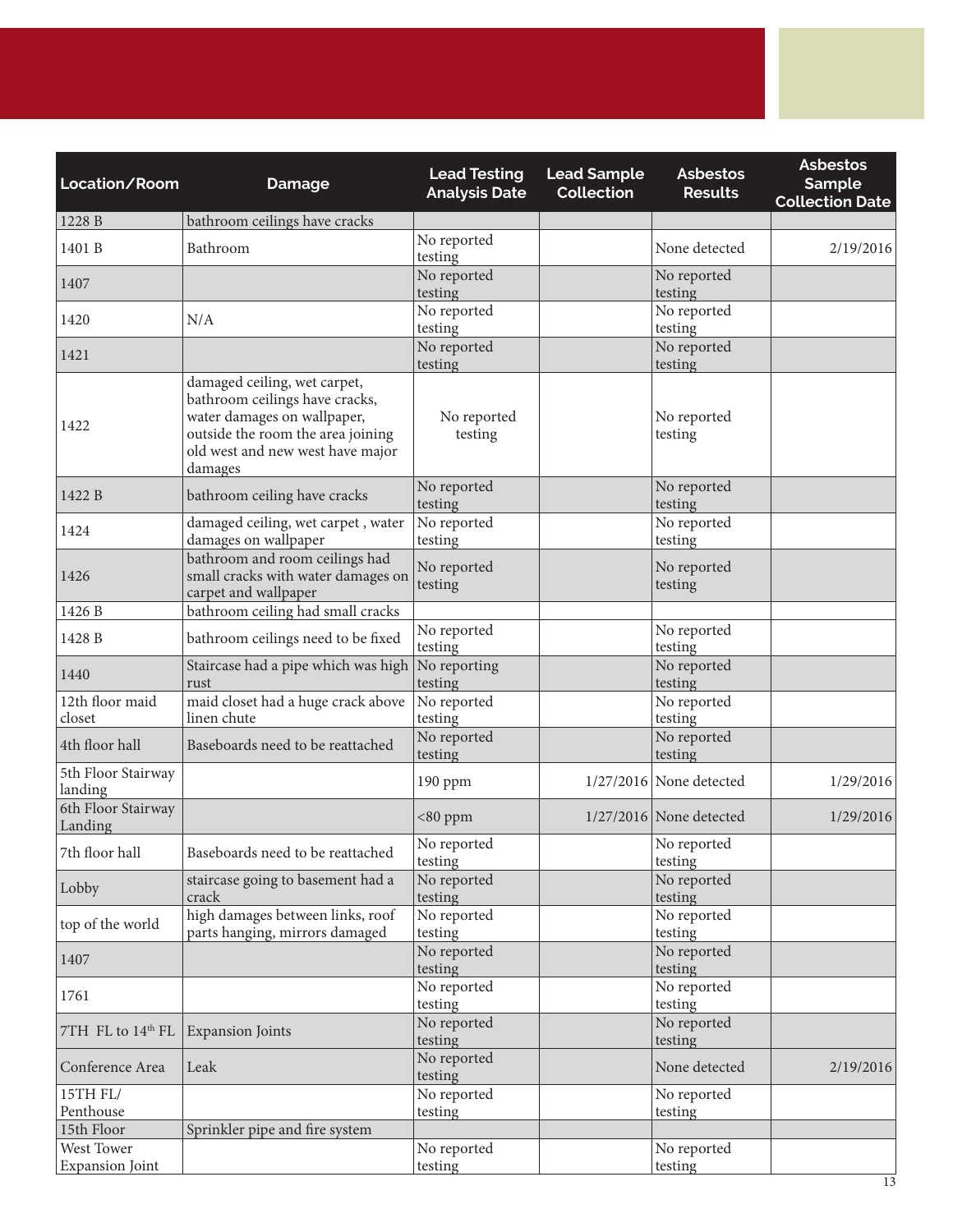# **Endnotes**

- 1 "Columbia Sussex slowly climbing out of slump," [http://www.bizjournals.com/cincinnati/print-edition/2012/06/15/columbia-sussex](http://www.bizjournals.com/cincinnati/print-edition/2012/06/15/columbia-sussex-slowly-climbing-out-of.html)[slowly-climbing-out-of.html.](http://www.bizjournals.com/cincinnati/print-edition/2012/06/15/columbia-sussex-slowly-climbing-out-of.html) June 15, 2012.
- 2 Oklahoma County District Court Case No. CJ-2012-5693, see Receiver's Report filed December 29, 2014 and Second Amended Petition filed May 27, 2015. Pleadings available at http://www.oscn.net/dockets/GetCaseInformation.aspx?db=oklahoma&cmid=2908685.
- 3 Bank of America Commercial Mortgages Inc., Series 2006-3. Distribution Date Statement. Wells Fargo Bank, N.A, CTSLink.com July, 2016, p. 23.
- 4 Bank of America Commercial Mortgages Inc., Series 2006-3. Distribution Date Statement. Wells Fargo Bank, N.A, CTSLink.com July, 2016, p. 17.
- 5 Bank of America Commercial Mortgages Inc., Series 2006-3. Distribution Date Statement. Wells Fargo Bank, N.A, CTSLink.com July, 2016, p. 23.
- 6 "Banc of America Commercial Mortgage Inc. Commercial Mortgage Pass-Through Certificates Series 2006-3; Distribution Date Statement." Wells Fargo. Obtained via ctslink.com 3/4/16
- 7 Marketwired. "GF Management Builds Florida Presence with Acquisition of the Double Tree by Hilton Hotel Orlando Airport." [http://](http://www.marketwired.com/press-release/gf-management-builds-florida-presence-with-acquisition-doubletree-hilton-hotel-orlando-2131570.htm) [www.marketwired.com/press-release/gf-management-builds-florida-presence-with-acquisition-doubletree-hilton-hotel-orlando-2131570.](http://www.marketwired.com/press-release/gf-management-builds-florida-presence-with-acquisition-doubletree-hilton-hotel-orlando-2131570.htm) [htm](http://www.marketwired.com/press-release/gf-management-builds-florida-presence-with-acquisition-doubletree-hilton-hotel-orlando-2131570.htm) 6 June 2016
- 8 *Roberta Urena v. Schindler Elevator Corporation, Columbia Sussex, Otis Elevator Company*, (U.S. District Court for the District of Alaska Case Number 3:15-cv-00223-RRB, complaint filed 09/08/15).
- 9 http://www.cmbs.com/dealdata.aspx?controlmasterid=255048
- 10 "Columbia Sussex slowly climbing out of slump," [http://www.bizjournals.com/cincinnati/print-edition/2012/06/15/columbia-sussex](http://www.bizjournals.com/cincinnati/print-edition/2012/06/15/columbia-sussex-slowly-climbing-out-of.html)[slowly-climbing-out-of.html.](http://www.bizjournals.com/cincinnati/print-edition/2012/06/15/columbia-sussex-slowly-climbing-out-of.html) June 15, 2012.
- 11 "Blackstone said to seize 14 Columbia Sussex Hotels." [http://www.bloomberg.com/news/articles/2010-12-09/blackstone-said-to-seize-14](http://www.bloomberg.com/news/articles/2010-12-09/blackstone-said-to-seize-14-columbia-sussex-hotels-it-sold-five-years-ago) [columbia-sussex-hotels-it-sold-five-years-ago](http://www.bloomberg.com/news/articles/2010-12-09/blackstone-said-to-seize-14-columbia-sussex-hotels-it-sold-five-years-ago). Dec. 10, 2010.
- 12 "Columbia Sussex hotel list continues to shrink." Biz Journals. [http://www.bizjournals.com/cincinnati/print-edition/2011/05/27/](http://www.bizjournals.com/cincinnati/print-edition/2011/05/27/columbia-sussex-hotel-list-continues.html) [columbia-sussex-hotel-list-continues.html](http://www.bizjournals.com/cincinnati/print-edition/2011/05/27/columbia-sussex-hotel-list-continues.html) 27 May 2011.
- 13 HVS Consulting and Valuation Services. Self-Contained Appraisal Report CWCapital Loan #208-26, Marriott Richmond West, P. 12. (Exhibit G of Case: 313-cv00499-REP, U.S. Bank, N.A v. Columbia Properties Richmond, ltd. 2013 July 30).
- 14 Oklahoma County District Court Case No. CJ-2012-5693 Receiver Report Filed. Feb 26, 2015
- 15 "Banc of America Commercial Mortgage Inc. Commercial Mortgage Pass-Through Certificates Series 2006-3; Distribution Date Statement." Wells Fargo. Obtained via ctslink.com 3/4/16
- 16 Oklahoma County District Court Case No. CJ-2012-5693. Pleadings available at http://www.oscn.net/dockets/GetCaseInformation. aspx?db=oklahoma&cmid=2908685.
- 17 Oklahoma County District Court Case No. CJ-2012-5693 Receiver Report Filed. Dec. 29, 2014
- 18 Oklahoma County District Court Case No. CJ-2012-5693 Receiver Report Filed. Dec. 29, 2014
- 19 Oklahoma County District Court Case No. CJ-2012-5693 Receiver Report Filed. Dec. 29, 2014
- 20 Oklahoma County District Court Case No. CJ-2012-5693 Second Amended Petition.
- 21 See HVS Consulting and Valuation Services. Self-Contained Appraisal Report CWCapital Loan #208-26, Marriott Richmond West, P. 12. (hereafter, "HVS Appraisal Report"), Exhibit G to Complaint in U.S. Bank, N.A v. Columbia Properties Richmond, ltd., 313-cv00499- REP, U.S.D.C. Eastern District of Virginia, filed July 30, 2013. .
- 22 HVS Appraisal Report, p. 30.
- 23 HVS Appraisal Report, p. 30.
- 24 HVS Appraisal Report, p. 32, 33.
- 25 HVS Appraisal Report, p. 35.
- 26 Answer of Columbia Properties Richmond, Ltd., Case 3:13-cv-0049-REP, Document 22 Filed 11/27/13.
- 27 Consent Order Appointing Receiver. Case 3:13-cv-0049-REP Document 27 Filed 12/06/13.
- 28 Receiver's Notice of Termination of Receivership, Final Report and Request For Order Approving Final Report, Approving Compensation of Receiver, and Discharging Receiver. Case 3:13-cv-0049-REP Document 49 Filed 8/25/14.
- 29 Real Property Transaction: CFLC Marrich Sub LLC: 4240 Dominion Blvd. Glen Allen, VA. WestlawNext. Accessed 12/24/2015; Consent Order Transferring Possession of the Property to CFLC Marrich Sub LLC. Case 3:13-cv-0049-REP Document 46. Filed 6/10/14.
- 30 Bank of America Commercial Mortgages Inc., Series 2006-3. Distribution Date Statement. Wells Fargo Bank, N.A, CTSLink.com July, 2016, p. 23.
- 31 Bank of America Commercial Mortgages Inc., Series 2006-3. Distribution Date Statement. Wells Fargo Bank, N.A, CTSLink.com July, 2016, p. 23.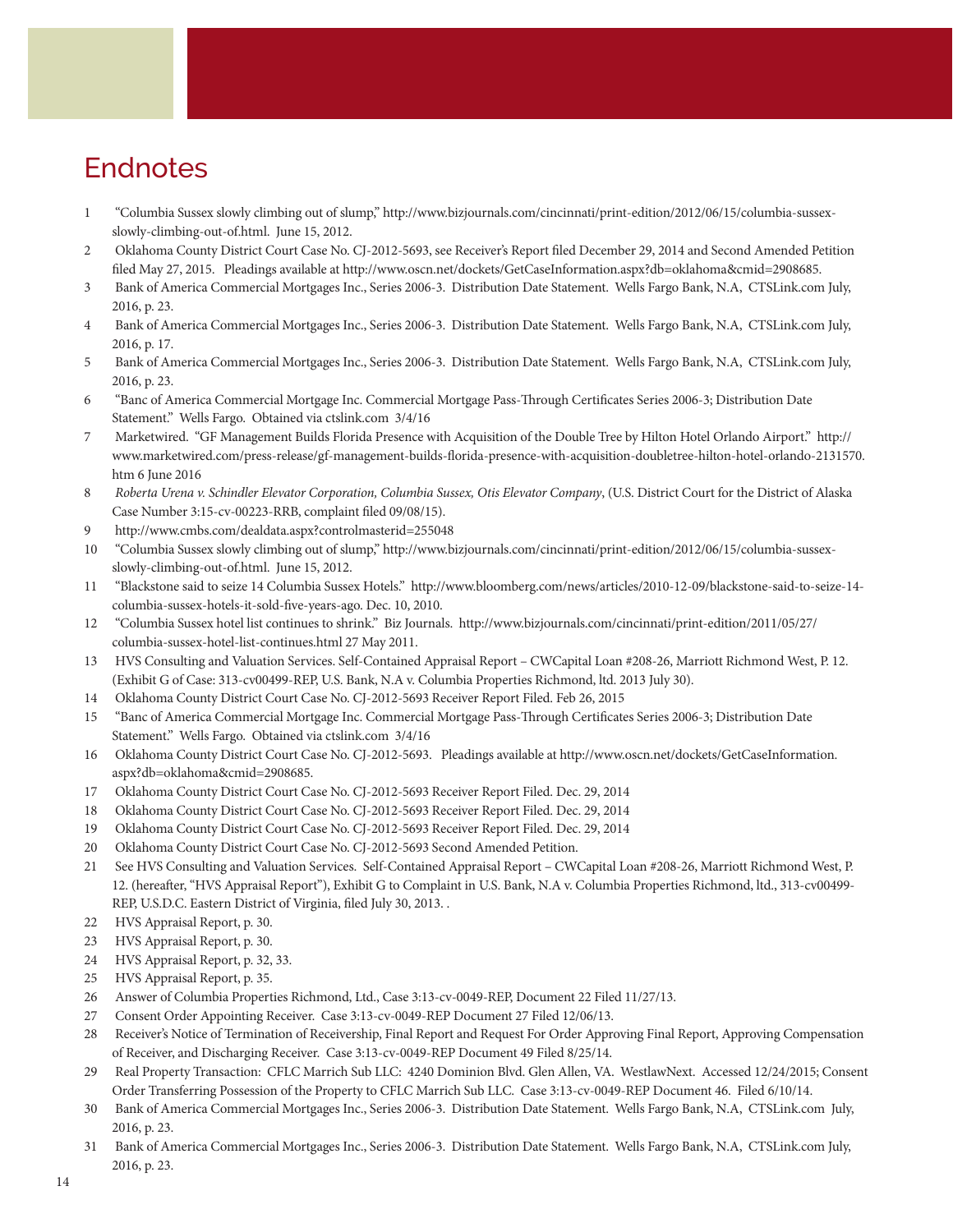32 "CMBS loans enter special servicing." SCI. [http://www.structuredcreditinvestor.com/article.](http://www.structuredcreditinvestor.com/article.asp?PubID=250&ISS=22814&SID=55815&TS=1&article=CMBS loans enter special servicing) [asp?PubID=250&ISS=22814&SID=55815&TS=1&article=CMBS%20loans%20enter%20special%20servicing](http://www.structuredcreditinvestor.com/article.asp?PubID=250&ISS=22814&SID=55815&TS=1&article=CMBS loans enter special servicing)

11 September 2015.

- 33 Bank of America Commercial Mortgages Inc., Series 2006-3. Distribution Date Statement. Wells Fargo Bank, N.A, CTSLink.com. July, 2016, p. 17.
- 34 Marketwired. "GF Management Builds Florida Presence with Acquisition of the Double Tree by Hilton Hotel Orlando Airport." [http://](http://www.marketwired.com/press-release/gf-management-builds-florida-presence-with-acquisition-doubletree-hilton-hotel-orlando-2131570.htm) [www.marketwired.com/press-release/gf-management-builds-florida-presence-with-acquisition-doubletree-hilton-hotel-orlando-2131570.](http://www.marketwired.com/press-release/gf-management-builds-florida-presence-with-acquisition-doubletree-hilton-hotel-orlando-2131570.htm) [htm](http://www.marketwired.com/press-release/gf-management-builds-florida-presence-with-acquisition-doubletree-hilton-hotel-orlando-2131570.htm) 6 June 2016
- 35 Loan data available on cmbs.com
- 36 Loan data available on cmbs.com
- 37 Loan data available on cmbs.com
- 38 Loan data available on cmbs.com
- 39 Loan data available on cmbs.com
- 40 Documents provided to UNITE HERE Local 878 by the Hilton Anchorage Hotel, Dec. 3, 2014 and May 6, 2014, available at moldreportak. org.
- 41 Letter from Hilton Anchorage to UNITE HERE Local 878, May 6, 2014, see also Letter from Hilton Anchorage to UNITE HERE Local 878, April 25, 2014. Both letters available on-line at moldreportak.org.
- 42 Letter from Hilton Anchorage to UNITE HERE Local 878, Oct. 10, 2014, available at moldreportak.org.
- 43 Letter from Hilton Anchorage to UNITE HERE Local 878, Dec. 3, 2014, available at moldreportak.org.
- 44 Letter from AKOSH to UNITE HERE Local 878, Dec. 12, 2014, on file with union.
- 45 Citations and settlement available at moldreportak.org.
- 46 Correspondence from Hilton Anchorage to UNITE HERE Local 878, Sept. 28, 2015, on file with union.
- 47 Documents provided to UNITE HERE Local 878 by the Hilton Anchorage Hotel, Sept 25, 2015, on file with union.
- 48 Property Solutions, Inc., "Asbestos-Containing Materials Operations and Maintenance Plan," Jan. 2007; EHS Alaska, Inc. "Operations & Maintenance Plan for Asbestos-Containing Materials/Hilton Anchorage." Prepared for Columbia Sussex Corporation, Sept. 2015. Documents on file with union. A prior OMP had been issued under previous ownership in 1997.
- 49 Property Solutions, Inc., "Asbestos-Containing Materials Operations and Maintenance Plan," Jan. 2007. p. 9.
- 50 EHS Alaska, Inc. "Operations & Maintenance Plan for Lead-Containing Materials. Hilton Anchorage. Prepared for Columbia Sussex Corporation." October 2015 P.6. Document on file with union.
- 51 See "Anchorage Tower," "Old West Tower Floors B to 7", "Old West Tower Floors 8 to 15", "Ballrooms and New West Tower," attached to "Limited Summary of Lead-Containing Materials. For Distribution to Contractors Working in the Building (Whose Work May Require Them to Disturb Lead)," Hilton Anchorage. January 2016. Prepared for Columbia Sussex Corporation by EHS-Alaska, Inc. Document on file with the union.
- 52 EHS Alaska, Inc. "Operations & Maintenance Plan for Lead-Containing Materials. Hilton Anchorage. Prepared for Columbia Sussex Corporation." October 2015. Document on file with union.
- 53 "The Facility Manager shall conduct an initial determination of employee exposure immediately before or at the initiation of any work that will disturb lead-containing materials. Until the exposure assessment is completed and the actual exposure level is determined, the Facility Manager will ensure that employees are provided interim protection." EHS Alaska, Inc. "Operations & Maintenance Plan for Lead-Containing Materials. Hilton Anchorage. Prepared for Columbia Sussex Corporation." October 2015. P. 21.
- 54 Documents provided to UNITE HERE by Hilton Anchorage per Information Request.
- 55 Correspondence from Hilton Anchorage to UNITE HERE Local 878, Sept. 23, 2015, on file with union. Video available at moldreportak. org.
- 56 AKOSH Inspection. Nr: 1070511.015 Report ID: 1050210. 15 June 2015 [https://www.osha.gov/pls/imis/establishment.inspection\\_](https://www.osha.gov/pls/imis/establishment.inspection_detail?id=1070511.015) [detail?id=1070511.015](https://www.osha.gov/pls/imis/establishment.inspection_detail?id=1070511.015)
- 57 *Roberta Urena v. Schindler Elevator Corporation, Columbia Sussex, Otis Elevator Company*, (U.S. District Court for the District of Alaska Case Number 3:15-cv-00223-RRB, complaint filed 09/08/15).
- 58 *Roberta Urena v. Schindler Elevator Corporation, Columbia Sussex, Otis Elevator Company*, (U.S. District Court for the District of Alaska Case Number 3:15-cv-00223-RRB, complaint filed 09/08/15); ECF No. 10, ¶ 5.
- 59 Documents provided to UNITE HERE by Hilton Anchorage per Information Request.